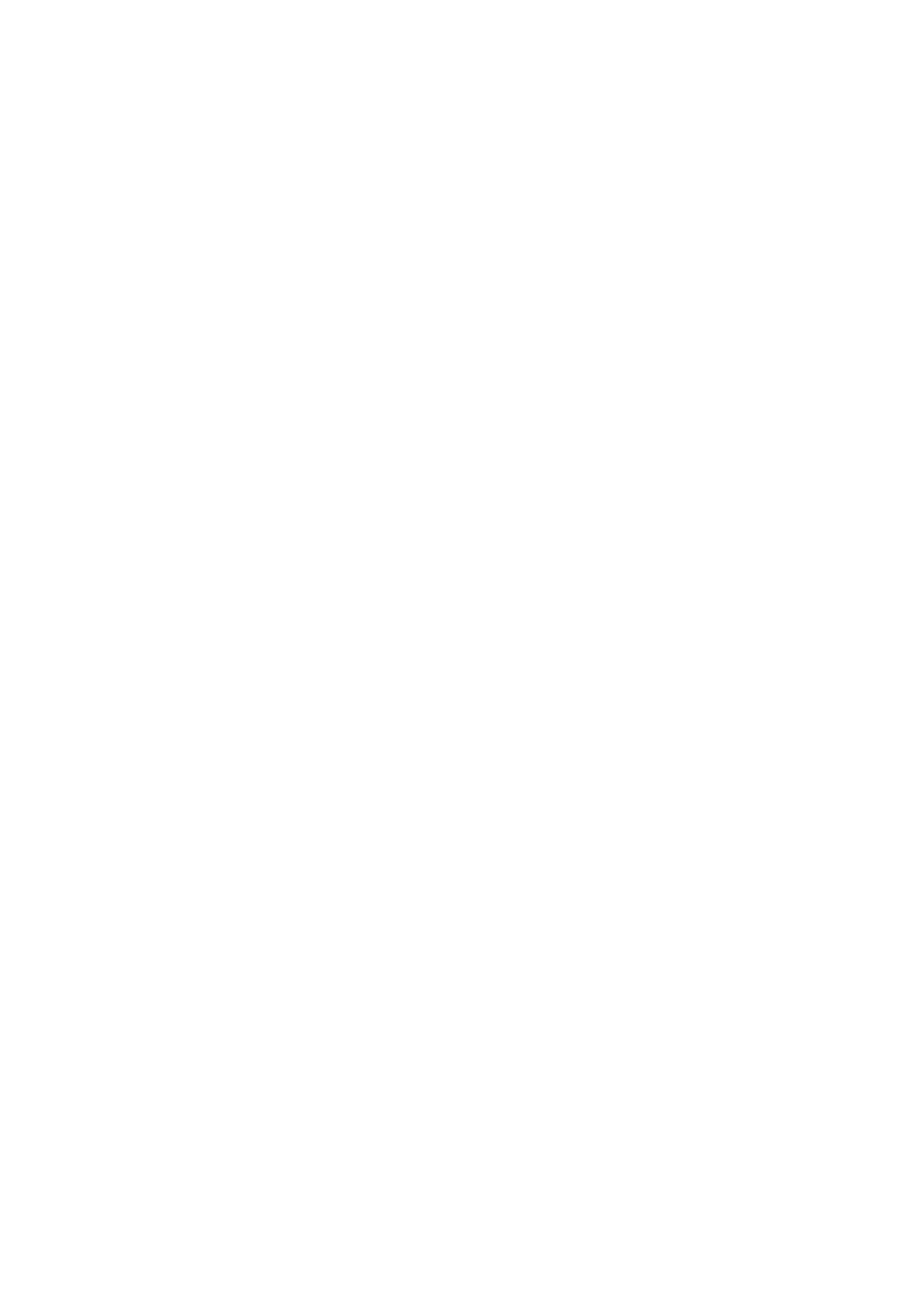# **INTRODUCTION**

A room with good heat and sound insulation can make us feel secure and comfortable. Our interest in this paper is in sound insulation that can be achieved using lightweight floor/ceiling systems or lightweight timber-framed systems (LTFS). In general, the more money and time one spends, the higher sound insulation performance one can achieve. In the past, thick and heavy, e.g., concrete slabs, has been a wellaccepted method to achieve good sound insulation. However, timber-based lightweight construction methods are more favourable in countries, such as New Zealand, Canada, and Scandinavian countries where timber is more economical and environmentally sustainable. In this paper we present several examples of lightweight timber based floor/ceiling systems that have higher sound insulation performances than the concrete slab based systems.

As the popularity of LTFS grows, the systems weakness in sound insulation in the low- to mid-frequency range has become apparent. The lightness of the system, which is an advantage in terms of construction, is in this case a main reason for the poor performance. Our objective is then to improve the low to mid-frequency sound insulation without increasing the total weight of the system. In this article we describe how the theory and the experiments have been used together to come up with novel designs of the lightweight floor/ceiling systems. In 2006 the authors produced a technical report [3] for Forest & Wood Products Australia (formerly Forest and Wood Products Research and Development). This article gives *structural vibration* and *subjective listening test* parts of the report.

During the project, 26 variations of LTFS were built. The designs were made incrementally complex. At each step of design changes, a theoretical model and architectural practicalities contributed to choose which component and how to change it. The theoretical model was built to predict the lowfrequency vibrations of the floor and the ceiling surfaces when damping, stiffness, or sizes of various components were changed. Thus it kept us from wasting our time on building clearly inferior designs.

The designs we present were also evaluated in listening tests [3]. These verified that in realistic settings the lightweight floor/ceiling systems can have better sound insulation than a 150mm thick concrete slab with suspended ceiling panels. The use of a *sand and sawdust* mixture in the upper layer of the system improves the performances significantly. This debunks the widely held belief (e.g. [2]) that LTFS cannot perform as well as their concrete counterpart.

In the following sections we will present:

- 1. Detailed measurements of the surface motion using a laser-vibrometer.
- 2. Recording and recreating the impact sound from the structure.
- 3. Listening tests to assess the performance of the systems.

Design specifications of selected experimental floor/ceiling systems will also be given. Material properties and details of proprietarily products are given in the appendix.

# **EXPERIMENTAL SETUPS**

Two series of experiments were conducted to assess the performance of each floor/ceiling design. First, detailed vibra-

tion measurements of the ceiling and floor surfaces gave us the low-frequency behaviour of the structure, such as resonance frequencies and modal shapes. Second, we recorded the sound from each structure resulting from various impact sources on the floor surface. The recordings were then played back to human subjects, who graded the LTFS.



**Figure 1**. An electrodynamic shaker (top) and setups of the laser vibrometer to measure the ceiling (bottom).



Displacement per unit force at 20Hz, and at phase 90° relative to force



**Figure 2.** Top: the RMS velocity of the ceiling, as a function of frequency. Bottom: a mesh plot of the amplitude of vertical displacement of the ceiling and floor for the second resonant mode (at about 20Hz).

#### **Vibration of the floor and the ceilings**

Each design was constructed and tested in a purpose-built test rig (see Figure 1). An electrodynamic shaker provided a lo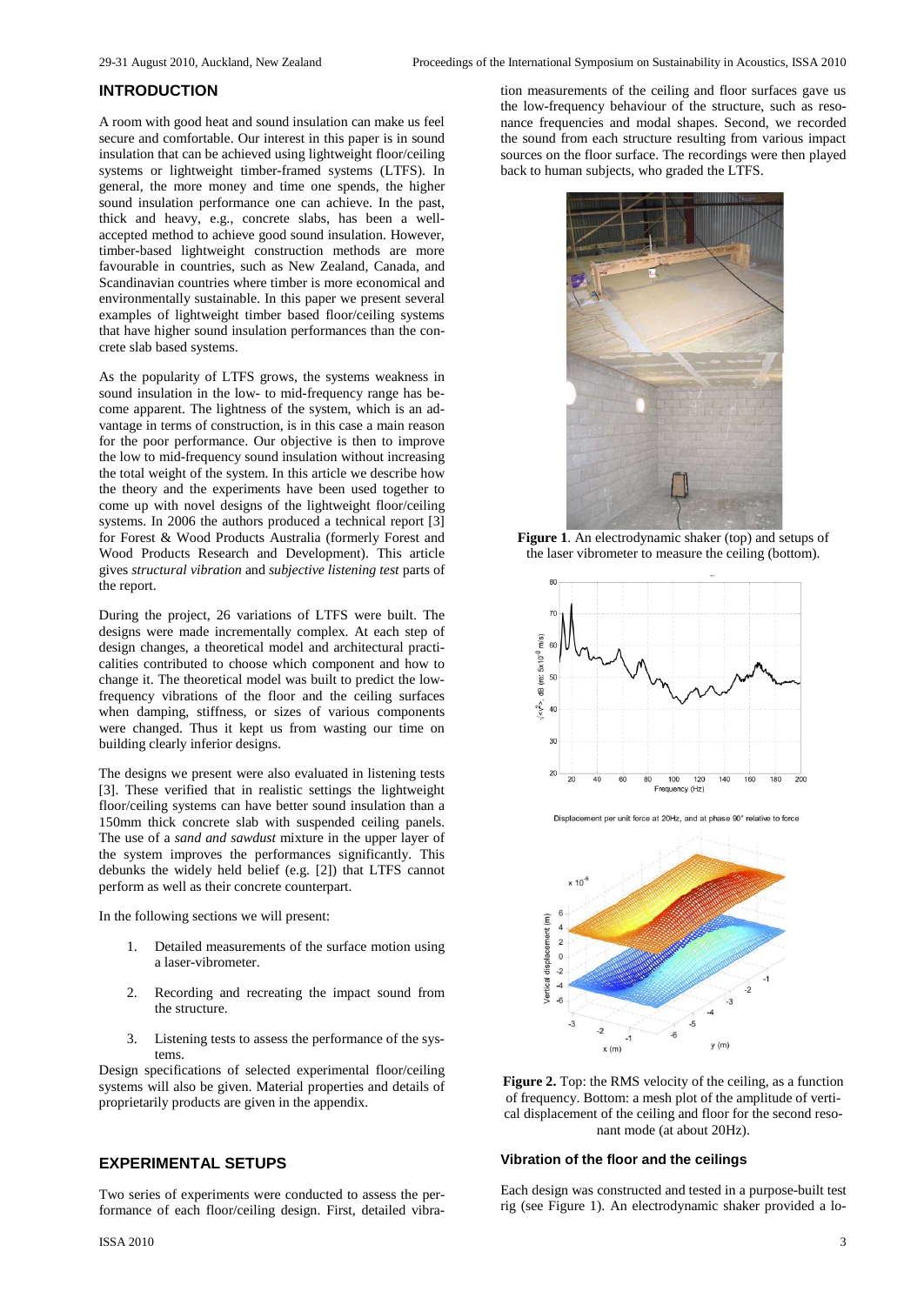calized vertical force on the upper surface, connected through a wire stinger and a reference force transducer. The force transducer measured how much force was applied to to the floor. The shaker body was mounted on a beam resting on supports, which sat on the concrete collar surrounding the floor, and the beam itself was isolated from the concrete collar by very resilient pads made of polyester fibre infill. A pseudo-random signal was used as excitation, with a bandwidth from 10Hz to 500Hz, for a duration of 2 seconds (to achieve a frequency resolution of 0.5Hz).

We used a scanning laser vibrometer (Polytec PSV 300) to measure the velocity normal to the surface of the floor and ceiling for each of the test designs. A grid with a spatial resolution of 10-14cm was obtained to map the surface velocity of the floor and ceiling relative to the input force. Both amplitude and phase information were recorded at each frequency. Figure 1 shows the laser-vibrometer setup for measuring floor and ceiling vibrations. The scanning vibrometer can capture fine details of the surface motion as shown in Figure 2. The overall vibration response was measured in terms of the root-mean-square (RMS) velocity in dB (also shown in Figure 2), as this gives a measure of average radiated sound power at each frequency.

#### **Recording impact sounds and listening tests**

Experimental floor/ceiling systems were constructed in the ceiling opening (7m by 3.2m) of a purpose-built concrete block reverberation chamber. In total 26 systems were built and tested according to ISO 140-6. We made near-field recordings underneath the ceilings (70mm from the ceiling) at 4 microphone positions spaced across a diagonal of the chamber of a sequence of impact excitations of each floor/ceiling construction. These excitations comprised –

- 1. the standard tapping machine at a central floor position
- 2. heavy tyre drops at 4 positions along a diagonal (above the mic positions)
- 3. a 72Kg male walking along the diagonal
- 4. the same male running along the same diagonal
- 5. light impact ball drops at the 4 diagonal positions

In each case simultaneous recordings were made from the 4 near-field microphones. The RT (Reverberation time) of the chamber was reduced for these recordings by laying out a complete floor covering of thick polyester sound absorber. The aim was to reduce reverberant sound picked up by the near-field microphones. The recordings were played back in a simulated living room that conforming to IEC 268-13. The room itself was equipped with 4.2 loudspeaker reproduction system (4 loudspeakers in the ceiling cavity and 2 subwoofers in the room). Our approach was novel in the following ways:

- 1. The listening room (Figure 3) was furnished to look and feel like a domestic environment
- 2. The hidden loudspeakers provided directional realism for the impact sound
- 3. The system was equalized to provide a flat frequency response down to 16Hz (see Figure 4)

The individual loudspeakers in the ceiling of the listening room were each fed with one channel of the recordings. The 2 woofer loudspeakers were fed an average mix of the low frequency signals from the 4 microphones. The levels at the subject's listening position were adjusted to account for differences in RT between the reverberation chamber and the listening room based on the ISO 140 impact measurement spectra.

31 subjects were invited to participate as assessors for the initial experiment. They were chosen to provide a group spanning a wide age range (mean age 31 years, maximum 61 years) and between males and females. Also they were only included if, based on the subjects' own reporting, they were free from any hearing impairment. Each participant was asked to complete profiling questionnaires to collect information on their listening habits, noise sensitivity, and privacy rating.

The impact insulation performance of a concrete slab floor (150mm thick) with a suspended plasterboard ceiling was taken as a reference and the LTF floor recordings were paired with the equivalent recording from the concrete slab and presented in an A/B comparison for assessment of (a) preference and (b) difference. A selection was made of 8 floors considered most relevant to the overall project. This, together with 4 impact types (walking on bare floor, walking on carpeted floor, tapping machine and ball drop), gave 32-paired assessments for each subject.



**Figure 3**. Listening room simulating an average living room with common furniture settings.

The preference question took the form of a 2-Alternative-Forced-Choice experiment with no ties allowed [5] and for this the subjects were asked to imagine they were going to live in an apartment where they had to choose a floor/ceiling construction to separate them from the apartment above. The presented sounds in each pair being the typical sounds they might hear from 2 alternative floor/ceiling constructions. In each case one of the pair was the sound from the concrete reference floor although this was not communicated to the subjects.

The *difference* question took the form of asking the subjects to mark on a continuous semantic differential scale how different the pair of sounds seemed. The extremes of the scale were marked *Not significantly different* and *Markedly different* and the mid point was marked *Noticeably different*.

#### **DESIGNS AND PERFORMANCES**

Figure 5 shows the design of a common joist floor, which has a plywood upper layer, supporting timber joists, and a suspended ceiling panel underneath. All other designs we present are developments on this basic configuration. We made three kinds of changes to the top layer: variation of its mass, its stiffness, and its damping. Our experiments have shown that increasing damping between components, rather than increasing the mass or the stiffness, is most effective at reducing the vibration response of this type of floor.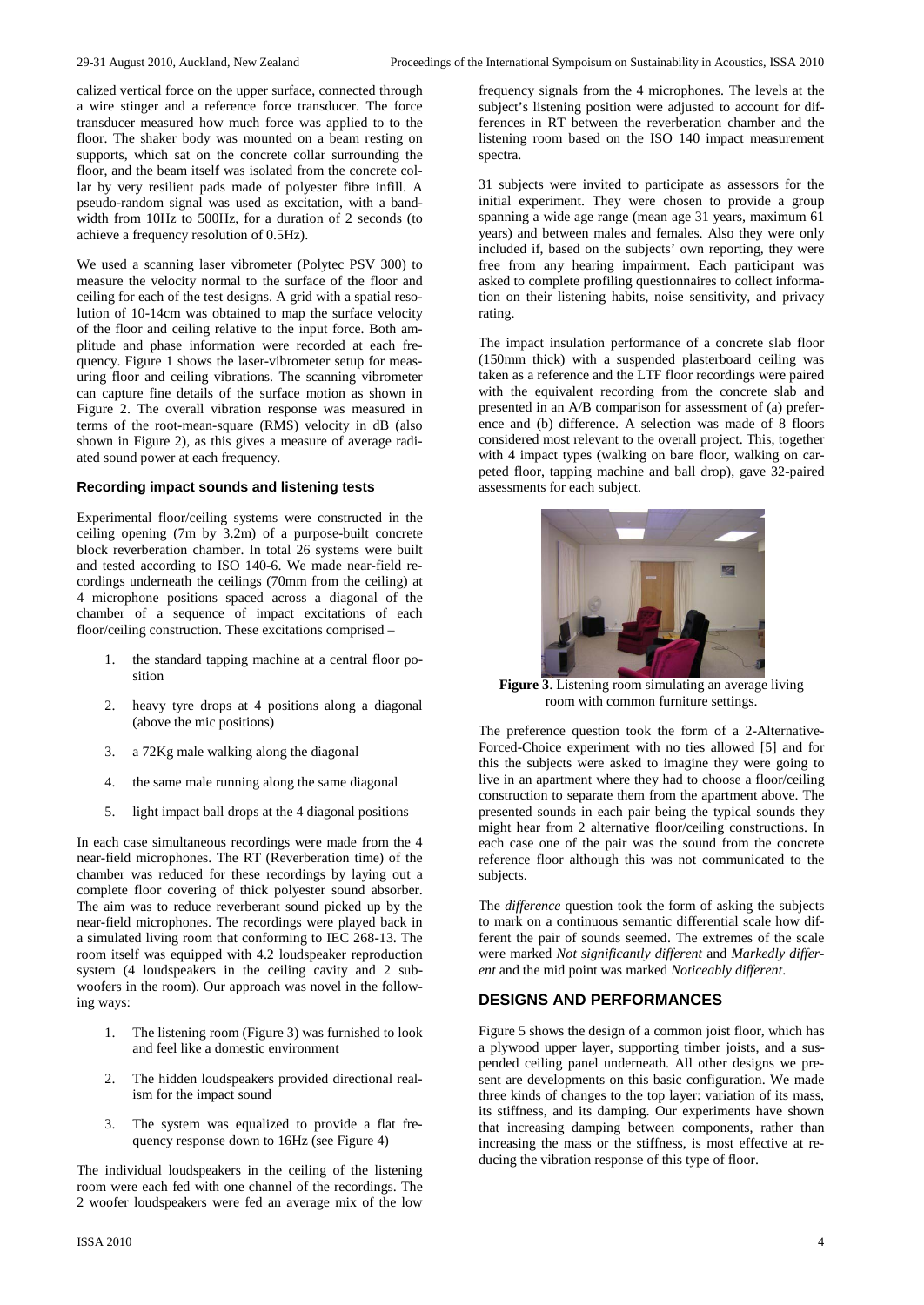

**Figure 4**. Listening room sound level across the frequency range.

#### **Multiple plaster board top layer**

Adding multiple layers of plaster board (see Figure 6 increases the mass and stiffness of the top layer, and moves the first an second resonant frequencies. However the increased mass and stiffness did not lower the vibration level.



**Figure 5**. Cutaway schematics of a floor/ceiling system with a single plywood upper layer. The descriptions of the commercial products are given in Appendix.

#### **Sand-sawdust upper layer**

The design shown in Figure 7 gave the best performance in terms of the sound insulation perceived by listeners, based on listening experiments using recordings in the room below the floor of impacts on the floor. We tested this design with sand only, and with various sand and sawdust mixtures. Figure 8 shows the positive effects of including sawdust in mixture in the top layer, by comparison with a sand-only damping layer. Above 80Hz, the vibration and radiated sound is significantly damped more by mixing in sawdust. The best mixture we tested had 80% sand and 20% sawdust, by loose volume.

#### **Aerated concrete top layer**

We also tested the basic design built with aerated concrete (Hebel) panels as the upper layer. These have comparable mass density to the sand fill, so provide a direct test of whether it is the mass or the damping in the sand-sawdust that is giving good performance. Figure 9 shows the system, and the performance of the system, with the sand-sawdust system results for comparison. The comparison shows that the dampingcontributed by the sand-sawdust cannot be replicated by simply adding equivalent mass. The sand-sawdust fill dampens the vibration above 60Hz more effectively than the aerated concrete upper layer. It should be noted that timber I-beams were used for joists in this system, however our numerical modelling showed that the same result would have been achieved with standard timber joists.



Figure 6. Cutaway schematics of a floor/ceiling system with three plaster boards as the upper layer.

Figure10 shows numerical simulations of the effect of using various values of stiffness and mass density in the upper layer [1]. The mass density and the stiffness were varied in order to confirm that the damping by the sand-sawdust could not be achieved by replacing it with layers that provide only mass and stiffness. That is, we want to confirm and extend the conclusion reached from the comparison in Figure 9. Both simulations in Figure 10 show that an increase in mass and stiffness certainly lowers the vibration level above 80Hz. However the vibration level is still highly varying with frequency compared to the near flat response of the sandsawdust floor. Furthermore, it takes an impractical amount of mass and stiffness to achieve a performance comparable to that achieved with a sand-sawdust layer.



#### **Transverse stiffening**

In order to stiffen the floor perpendicular to the joists, we tried transverse stiffening as shown in Figure 11. The addition of transverse stiffeners was found to increase the fundamental frequency of the floor, and therefore to make it potentially noticeable to human hearing. This is particularly the case if the floor is relatively narrow. Thus, transverse stiffeners should not be installed between the floor edge and the next joist. As a consequence though, this introduces a rotational vibration mode in the floor, which depends on the bending stiffness of the upper layer. However, since it is an odd type mode (and hence having a tendency for canceling for radiated sound) the sound radiation efficiency would be low.

The effect of the stiffeners was to produce little change at frequencies below100Hz, but a poorer performance for fre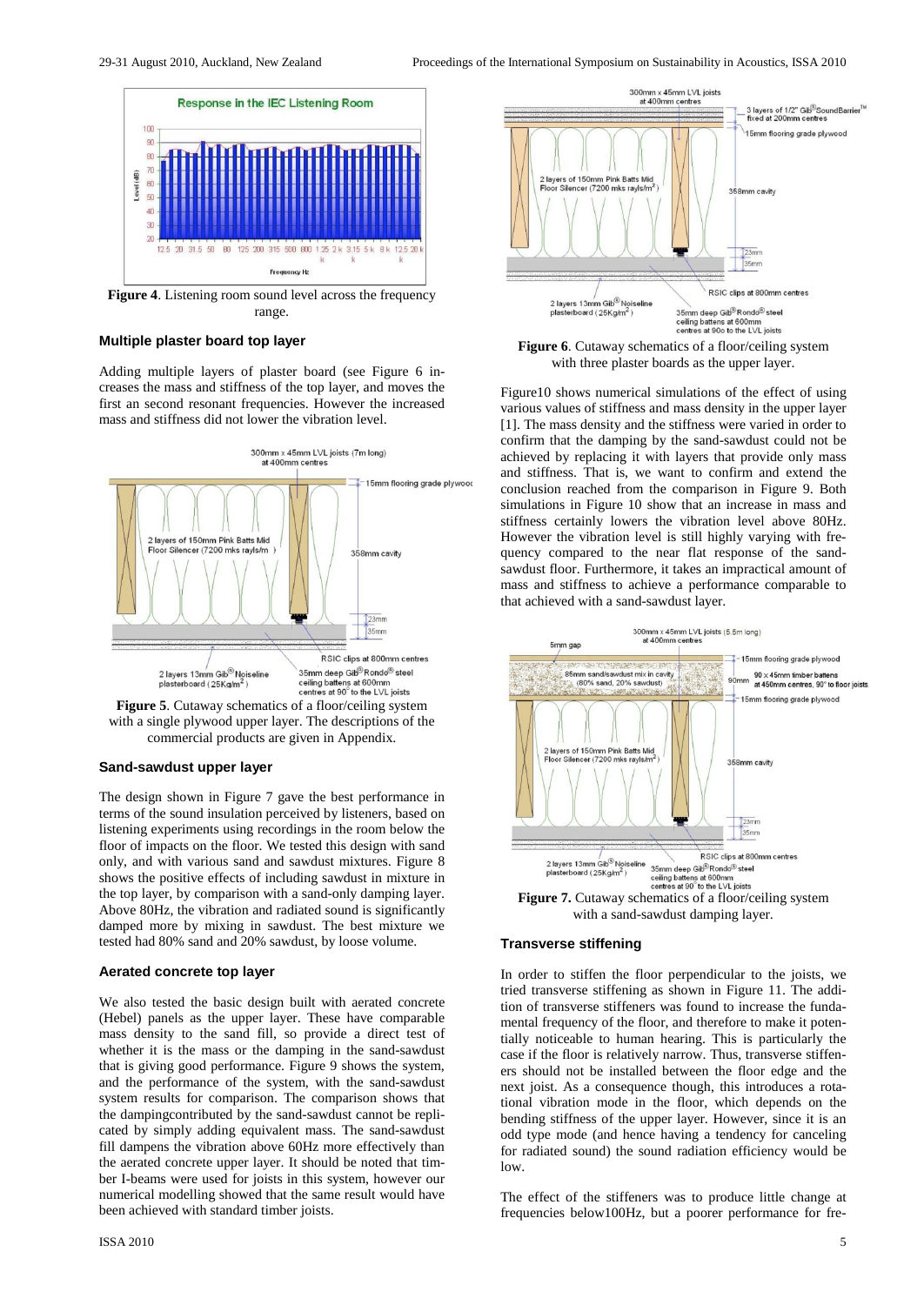quencies above 100Hz. Transverse stiffeners made from Ibeam sections were also added to the Hebel floor and their effect was again insignificant. Thus we conclude that transverse stiffeners in floor designs provide little acoustical benefit.

**Table 1**. Standard single figure ratings of the various

| floor/ceiling systems. |    |       |                |               |  |  |
|------------------------|----|-------|----------------|---------------|--|--|
| Top layer              | HС | Ln, w | C <sub>1</sub> | $Ln, w + C_1$ |  |  |
| Concrete slab          | 37 | 69    | $-12$          | 57            |  |  |
| Single ply-            | 49 | 61    | $-1$           | 60            |  |  |
| wood                   |    |       |                |               |  |  |
| 3 plaster              | 61 | 45    |                | 46            |  |  |
| boards                 |    |       |                |               |  |  |
| Hebel panel            | 35 | 72    | $-10$          | 62            |  |  |
| Sand-sawdust           | 62 | 48    | $-2$           | 46            |  |  |

#### **Tapping machine results**

Table 1 shows the results of tapping machine experiments. A standard tapping machine was used on the bare floor surface to measure the standard single figure ratings. We did not use any additional surface cover (e.g. carpet) in order to create the most demanding condition, and because it is common to have bare floors or parquet directly on top of concrete. The overall *Ln,w* rating of each floor was obtained using the relevant part of ISO 140 and ISO 717-2. The table shows *IIC* ratings in accordance with ASTM E989 (Standard Classification for Determination of Impact Insulation Class) and spectrum adaptation terms  $Ln, w + C_I$ . Note that  $Ln, w + C_I$  tends to have mid-frequency emphasis. The worst performing floors for high-frequency impact insulation as indicated by a high *Ln,w* values are the systems with a 150mm concrete slab, and with aerated concrete panels. Although these systems would meet the Australian building code requirements *(Ln,w+CI* ≤62), they would not meet the New Zealand building code requirements (*IIC*≥55).

#### **Listening test results**

**Table 2**. Rankings by Preference and Subjective Difference scores. Although many more LTFS were ranked, we only show the LTFS mentioned in this paper.

| Tapping<br>chine | ma- | Ball drop | Walking |
|------------------|-----|-----------|---------|
| 5th              |     | 1st       | 3rd     |
| 4th              |     | 5th       | 5th     |
|                  |     |           |         |
| 2nd              |     | 4th       | 2nd     |
|                  |     |           |         |
| 3rd              |     | 3rd       | 4th     |
| 1st              |     | 2nd       | 1st     |
|                  |     |           |         |

The intention was to use the *difference* judgements to provide a ranking of the different floor constructions relative to one another. It became evident, however, that subjects approached their judgement in two differing ways. This difficulty has prompted a repeat stage of experimentation but the results from the 2AFC question do in general support the rankings found by the difference method (see Table 2).





**Figure 8.** Top: RMS velocity comparison between sandsawdust and sand-only upper layer. Bottom: Photo of sand-sawdust layer before it is covered by plywood.

The cohort of subjects was too small to allow any clear indications of differences between subjects of significantly different Noise Sensitivity or Privacy Rating. When the subjects were divided into Low, Average and High groups for Noise Sensitivity and Privacy Rating the results showed no consistent trend, - but with such small numbers of subjects in the extreme groups (e.g.~the High Noise Sensitivity and Low Privacy Rating groups each comprised only 3 subjects) this cannot be relied on as indicating no dependency.

When divided by sex a small but consistent difference between men and women was evident (e.g. an average of 0.32 for the tapping machine and 0.53 for the Ball drop - these values being distances on the continuous scale of length 10) with women judging differences overall to be slightly smaller.

When the subjects were divided into two age groups first those aged  $\langle 30 \rangle$  (n=14) and those aged  $>40 \rangle$  (n=10) the judgements were not different for the tapping machine sounds but for the Ball drops the younger subjects consistently judged the differences larger by an average of 1.2.

Apart from providing a direct indication of the relative satisfaction to occupants of LTFS and standard concrete floor constructions we hoped that the subjective experiment results would help clarify if existing objective measures are adequate for ranking occupant preference. The issue here is that the standard building insulation measures [4] – even with the ISO low frequency extensions  $[6]$  – do not cover the full bandwidth used in this experiment. However, Loudness (in Sones) and A-weighted SPL are both standardised measures and can be extended to include all the low frequencies (see [3] for the Loudness calculation). The correlations between Loudness and the subjective preference scores are given in [3], and the results show surprisingly good correlations for both the A-weighted SPL (Leq 10s) and Loudness with the subjective judgements.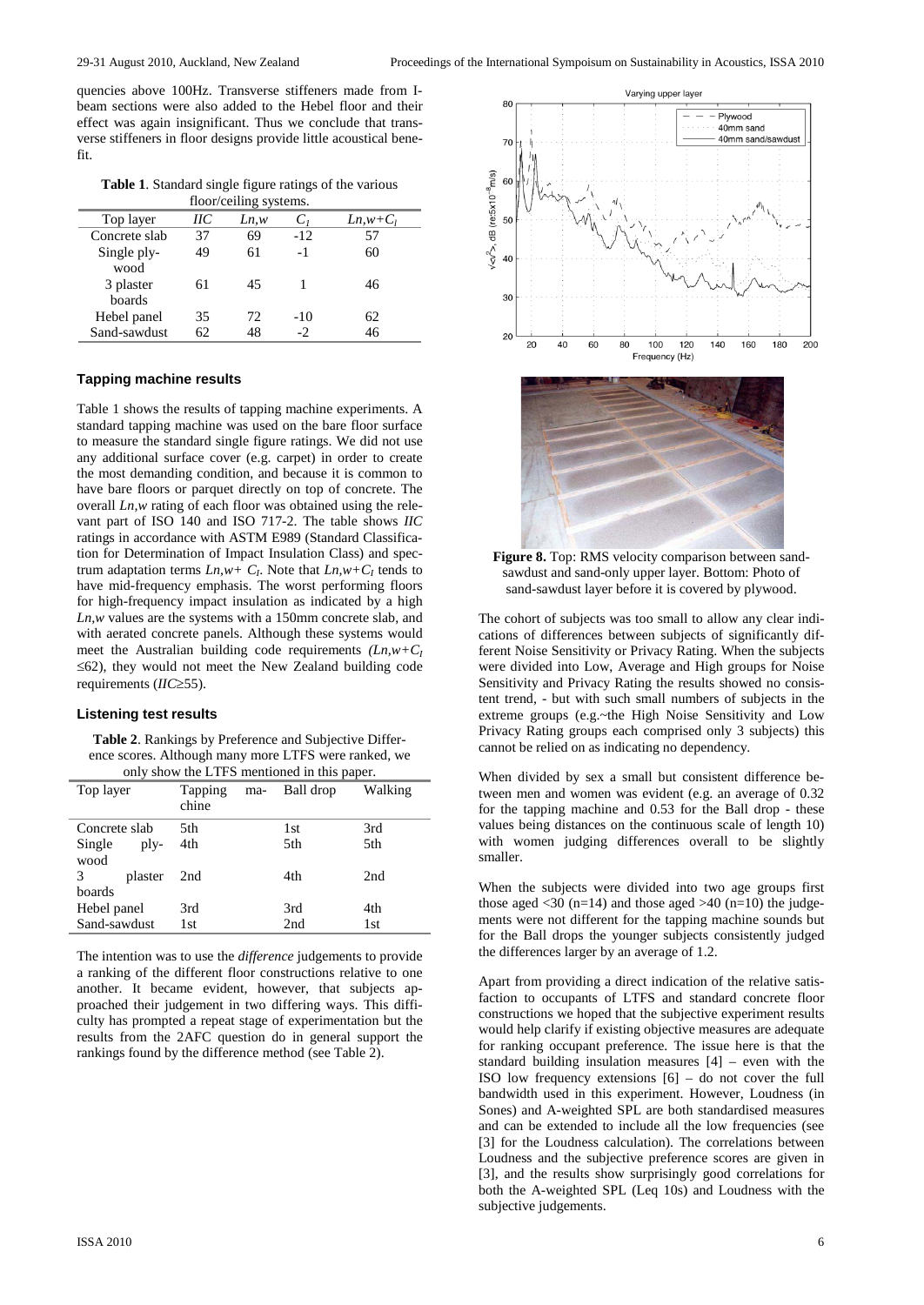

5.5m long 300mm I joists at 450mm centres



**Figure 9**. Top: RMS velocity comparison between the structures with sand-sawdust and equivalently weighted upper layers. Bottom: A cutaway schematics of the floor/ceiling system with aerated concrete upper layer and timber I-beams for the joists.

The rankings consistently show sand-sawdust system as either close to, or better than, the concrete reference construction whatever the impact source or floor covering. The critical condition is when the floor is subjected to heavy impact where the Loudness and A-weighted SPL results and the subjective preferences do distinguish the floors as different. We note that *Ln'w* and *IIC* values are not helpful here because the tapping machine has such a different excitation spectrum.

Guidance can be found from the way in which *semantic difference scale* processing has been carried out in other research on subjective judgements. We processed our scale with a resolution of 1% but others divide their scales into categories with a much coarser resolution. For example in the most recent work (see [9] and [10]) it is recommended to use a scale divided into only 5 categories. This would imply that subjective differences less than 2 in our results put the sounds in the same category of acoustic perception and the associated floors into the same class of acoustic comfort. This is clearly the case for sand-sawdust system in the case of the ball drop where, although the mean preferences indicates a bias for the concrete slab floor, the subjective difference is less than 2 (i.e. 1.61 for the Ball drop).

Further guidance is found in the acoustic quality categories and classes of acoustical comfort that are used in Europe (e.g. in the Nordic countries and Germany). Typically different categories or classes span a range of 5 - 7dB, and so impact levels that differ by less than 5dB would be regarded as being subjectively in the same category. This is consistent with the 5dB increments that are used in audiometry in order to create level changes, which are just noticeable to the average lis-

tener. The A-weighted SPL (Leq 10s) values for sandsawdust system and the reference concrete system in the above situation, in fact differ by less than 1dB.



**Figure 10**. Numerical simulations with various upper layer stiffness (top) and mass density (bottom).

It therefore seems a valid conclusion from this experiment that sand-sawdust system – and any similarly performing LTFS – provides a subjectively perceived performance, which is at least as acceptable as that of the 150mm concrete reference floor. This is true, at least, for the range of normal impacts represented by the sources used in this experiment, but, as the reproduction system did not adequately reproduce the very lowest frequencies, confirmation is necessary from the next stage of planned subjective testing.

#### **CONCLUSIONS**

A lightweight floor/ceiling system requires a range of components to achieve effective isolation of the ceiling layer from vibration induced in the floor surface above. The inclusion of a sand-sawdust mixture layer has been found to provide effective vibration damping of the whole composite structure over a wide frequency range. In fact, a sandsawdust layer results in a performance which is superior to the addition of mass or stiffeners to the upper layer. A notable advantage of the sand-sawdust design is that the bottom and top plywood panels in the upper layer are directly connected through the separating battens (see Figure 7), which makes the system robust to building mistakes. Another ad